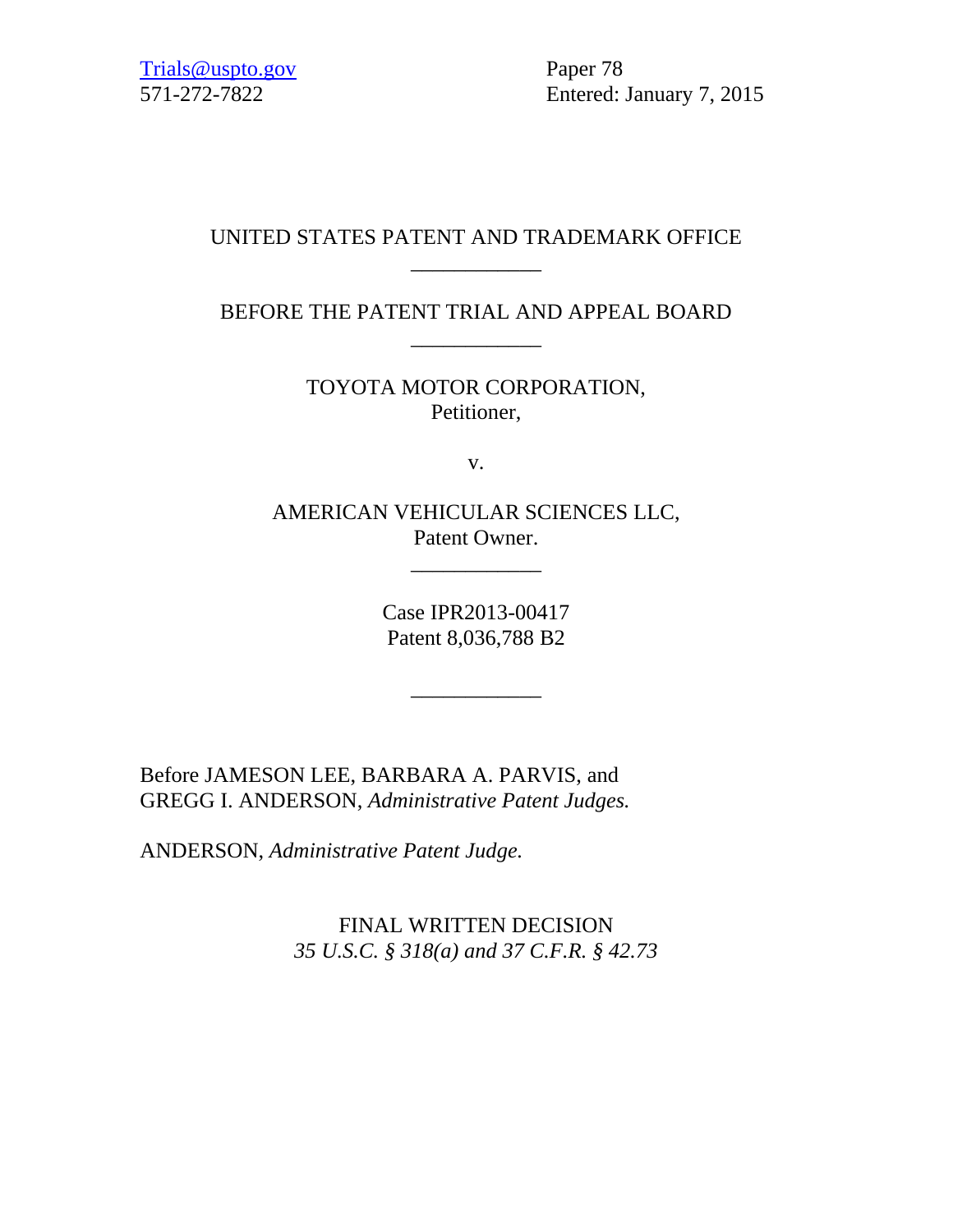#### I. BACKGROUND

#### *A. Introduction*

On July 8, 2013, Toyota Motor Corporation ("Toyota") filed a Petition requesting an *inter partes* review of claims 1, 3, 4, 6, 7, 8, 9, 11, 15, 16, and 18 of U.S. Patent No. 8,036,788 B2 (Ex. 1001, "the '788 patent"). Paper 1 ("Pet."). On January 13, 2014, we instituted trial for claims 1, 3, 4, 6, 7, 8, 9, 11, 15, 16, and 18 of the '788 patent on certain grounds of unpatentability alleged in the Petition. Paper 14 ("Decision" or "Dec.").

After institution of trial, American Vehicular Sciences LLC ("AVS) filed a Patent Owner Response. Paper 30 ("PO Resp."). Toyota filed a Reply. Paper 37 ("Reply").

A consolidated oral hearing for IPR2013-00414, IPR2013-00415, IPR2013-00416, and IPR2013-00417, each involving Toyota and AVS, was held on August 14, 2014. The transcript of the consolidated hearing has been entered into the record. Paper 77 ("Tr.").

AVS also filed a First Motion to Amend Claims. Paper 29 (First Motion to Amend"). That motion was subsequently withdrawn. Paper 64 ("Withdrawal"). With authorization from the Board, AVS filed a Second Motion to Amend Claims which seeks to cancel challenged claims 1, 3, 4, 6, 7, 8, 11, 15, 16, and 18 of the '788 patent, but not claim 9. Toyota has represented that it does not oppose the Second Motion to Amend. *See* Paper 76 ("Order-Conduct of Proceedings"); Tr. 103:11–104:10. AVS's Second Motion to Amend Claims is *granted*.

We have jurisdiction under 35 U.S.C. § 6(c). This final written decision is issued pursuant to 35 U.S.C. § 318(a).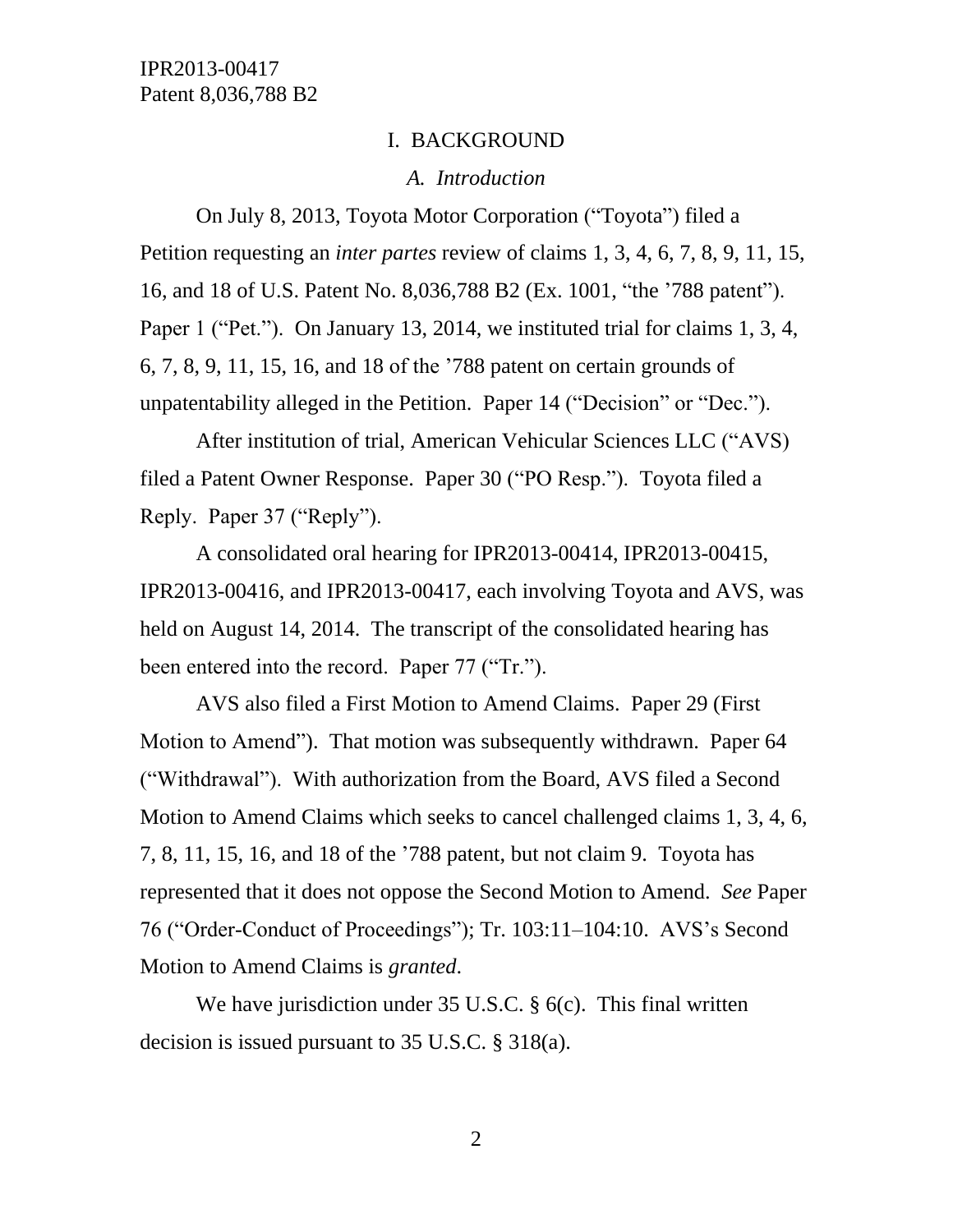#### *B. Related Proceedings*

Toyota indicates the '788 patent has been asserted in the following copending district court case: *American Vehicular Sciences LLC v. Toyota Motor Corp.*, No. 6:12-CV-405 (E.D. Tex. filed July 20, 2012). Pet. 1.

#### *C. The '788 Patent*

The '788 patent discloses a system and a method for monitoring the condition of a vehicle. Ex. 1001, 3:35–38; 4:1–14. Sensors monitor components of the vehicle and are connected to a diagnostic module. *Id.* at 3:39–41, 46–47. The diagnostic module determines an actual or potential failure of the component or subsystem. *Id.* at 3:49–50. The diagnostic module controls a communications unit that communicates through a wireless communications network with a remote site. *Id.* at 3:38–39, 48. The remote site is any site or location interested in receiving information about the diagnostic or prognostic status of the components of the vehicle. *Id.* at 3:53–56. The '788 patent describes diagnostics as generally determining the present condition of the component. *Id.* at 7:41–42. The '788 patent describes prognostics as determining when a component will fail. *Id.* at 7:45–46.

The method described collects status data for vehicle maintenance and monitors a triggering event on a vehicle. Ex. 1001, 4:42–49. The triggering event relates to a diagnostic or prognostic analysis of at least one component or subsystem of the vehicle. *Id.* The triggering event initiates a transmission between the communications unit and a remote site. *Id.* The transmission includes a diagnostic or prognostic message about the component or subsystem, e.g., a message about a failure, predicted failure, or fault code generation of the component or subsystem. *Id.*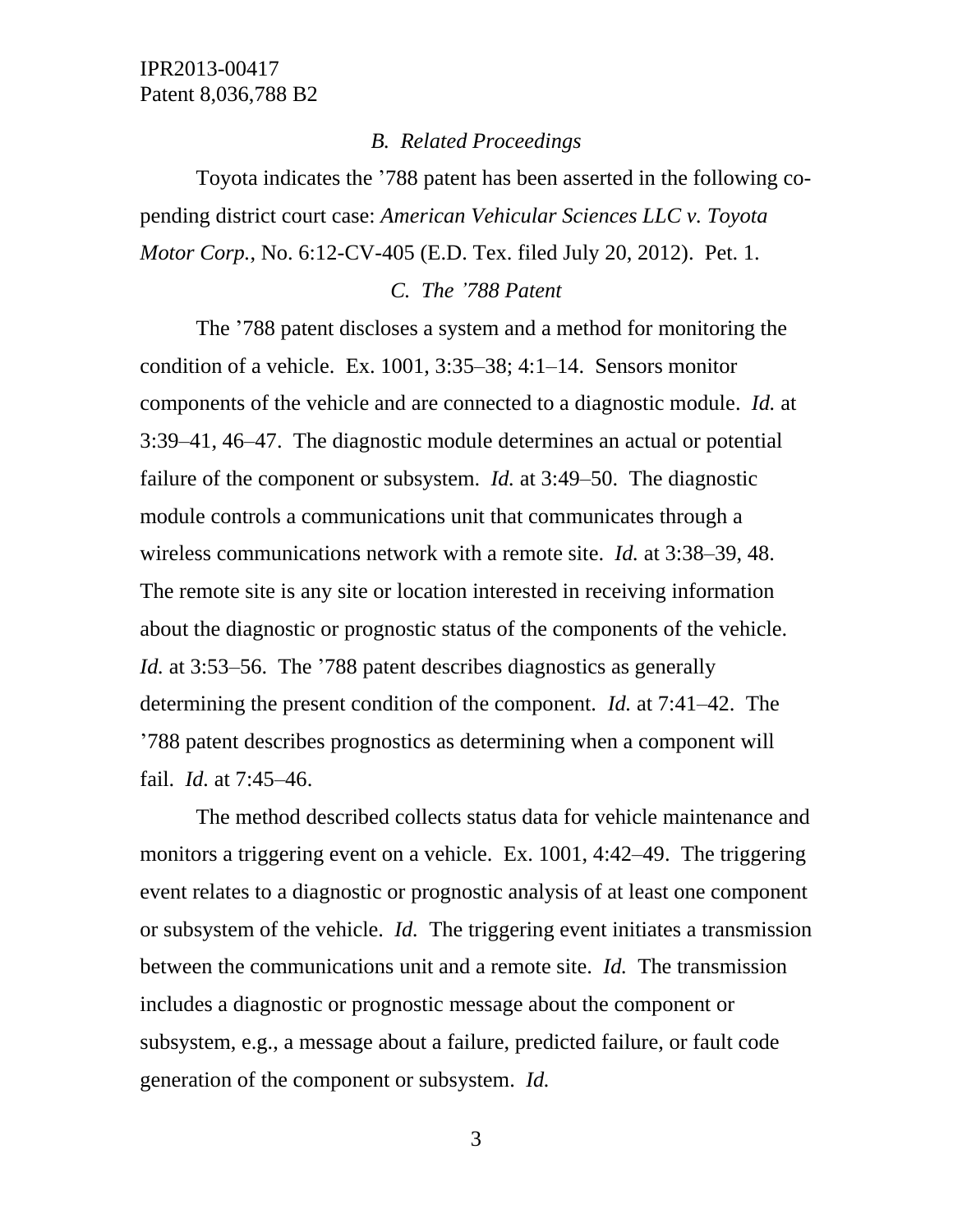Figure 3 of the '788 patent is reproduced below:



Figure 3 is a schematic of a vehicle illustrating a total diagnostic system utilizing the diagnostic module. Ex. 1001, 20:32–36. The sensors shown in Figure 3 are mounted on components within the engine of the vehicle including, among other sensors, the following: microphone 2, coolant thermometer 3, oil pressure sensor 4, oil level sensor 5, air flow meter 6, voltmeter 7, ammeter 8, engine knock sensor 10, oil turbidity sensor 11, throttle position sensor 12, oxygen sensor 17, transmission fluid level sensor 25, coolant level sensor 27, transmission fluid turbidity sensor 28, brake pressure sensor 29, and coolant pressure sensor 30. *Id.* at Figs. 3, 4, 20:59–21:10.

Figure 20C of the '788 patent is reproduced below:

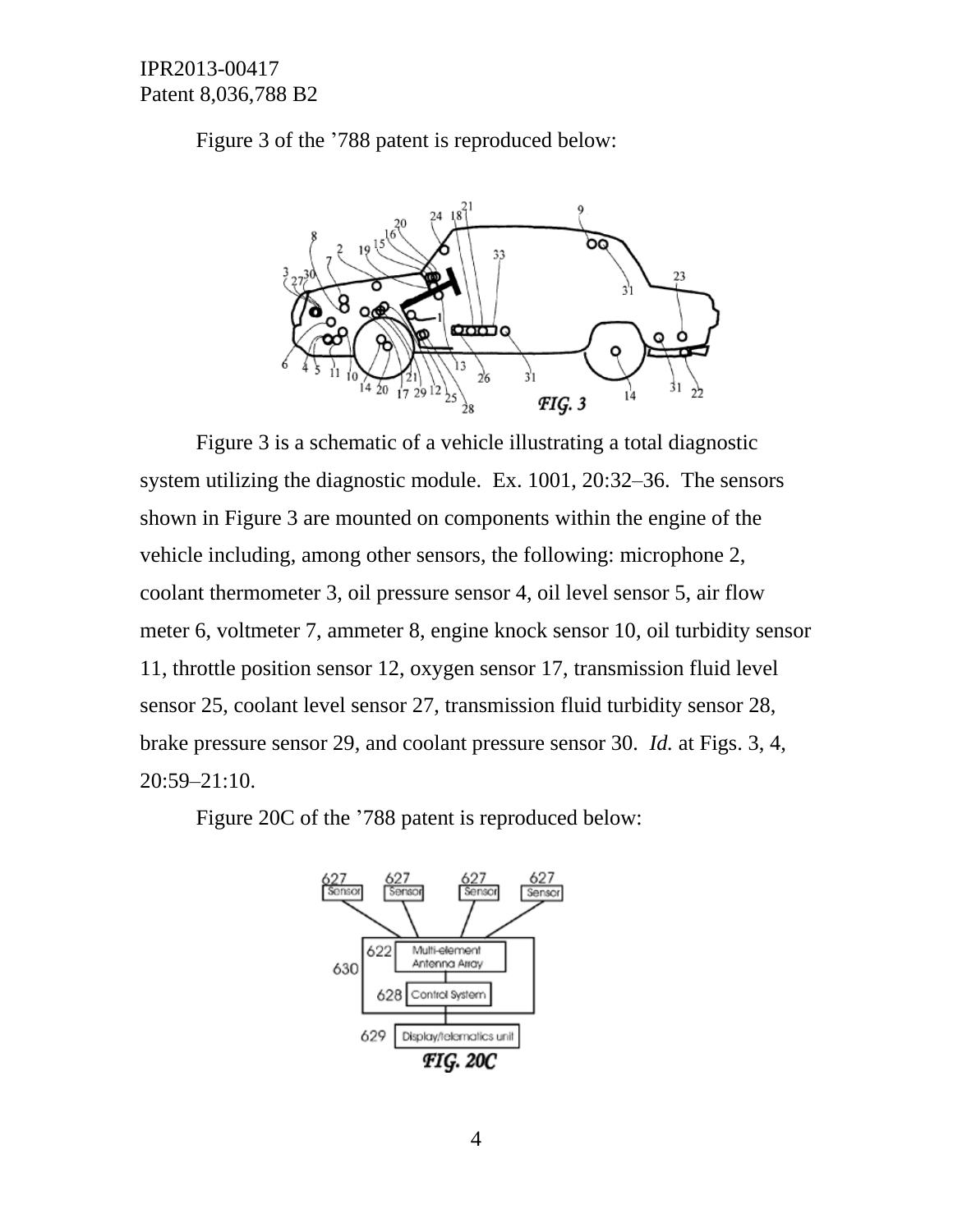Figure 20C is a block diagram showing a general system for obtaining information about a vehicle or vehicle component. Ex. 1001, 54:26–27. Control system 628 is coupled to and controls antenna array 622, enabling reception of return signals from sensors 627. *Id.* at 54:40–43. The information is directed to display/telematics/adjustment unit 629 where the information can be displayed on display 629 to the driver and sent to a remote location for analysis via telematics unit 629. *Id.* at 54:61–66.

#### *D. Status of Claims*

Because we have granted AVS's Second Motion to Amend Claims, only claim 9 remains for further consideration.

Claim 9 depends from claim 7, which depends from independent claim 1. Claims 1, 7, and 9 are reproduced below:

1. A method for providing status data for vehicle maintenance, comprising:

monitoring for a triggering event on a vehicle having a wireless communications unit, the triggering event relating to a diagnostic or prognostic analysis of at least one of a plurality of different components or subsystems of the vehicle; and

initiating a wireless transmission between the communications unit and a remote site separate and apart from the vehicle in response to the triggering event, the transmission including a diagnostic or prognostic message about the at least one component or subsystem.

7. The method of claim 1**,** wherein the step of monitoring for the triggering event comprises providing at least one sensor that monitors the at least one component or subsystem.

9. The method of claim 7, wherein the at least one sensor is part of a diagnostic module on the vehicle, further comprising configuring the diagnostic module to analyze data obtained by the at least one sensor in order to predict failure of the at least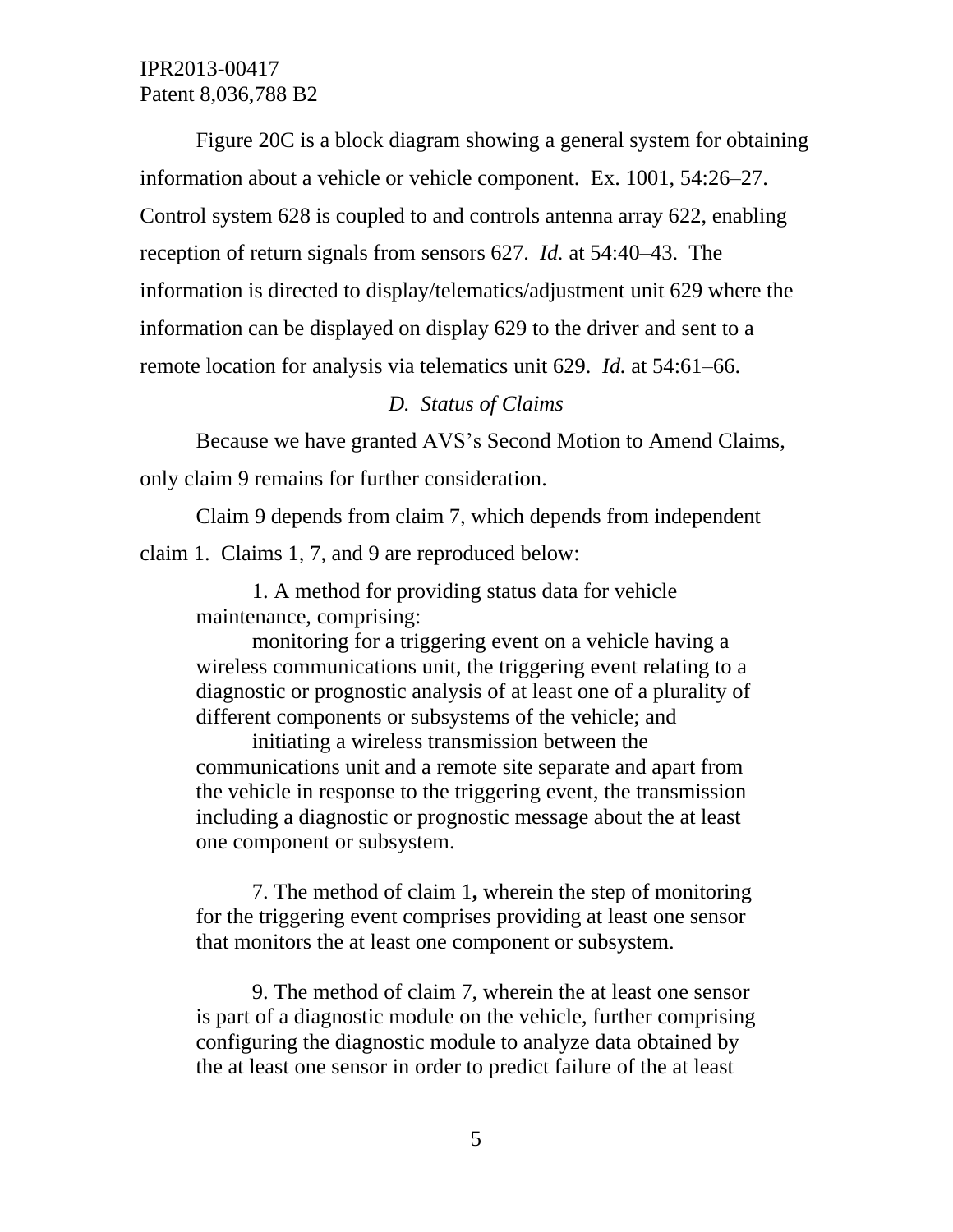l

one component of subsystem and generate the triggering event based on prognostic criteria.

# *E. Prior Art Reference Supporting Alleged Unpatentability*

The only claim remaining for review is claim 9. The Decision instituted review of claim 9 based only on anticipation under 35 U.S.C. § 102(a) based on the prior art reference Fry. Dec. 31–34. Fry is identified as follows: K. N. Fry, *Diesel Locomotive Reliability Improvements by System Monitoring*, 209 PROC. INSTITUTION MECHANICAL ENGINEERS, PART F: J. RAIL & RAPID TRANSIT 1 (1995) (Ex. 1005).

# II. ANALYSIS

### *A. Introduction*

The parties agree that the only issue before us is whether the Fry reference was accessible publicly prior to June 7, 1995. Joint Statement Introducing Supplemental Evidence, 1 ("Joint Statement," Paper 45). At the hearing, AVS stated that the only remaining issue is evidentiary, i.e., whether or not Fry is prior art.<sup>1</sup> Tr. 103:1–16. Toyota stated that the only remaining issue is "whether Toyota has shown or can show by a preponderance of the evidence that the Fry reference was published prior to the asserted priority date of June 7, 1995 and, therefore, is prior art under 102(a)." Tr. 56:11–15. If Fry is found to be prior art, AVS concedes that claim 9 is anticipated by Fry. In any event, we have reviewed all of the nonexcluded evidence in this case and determine that Toyota has shown by a preponderance of the evidence that claim 9 is anticipated by Fry.

<sup>&</sup>lt;sup>1</sup> We note that although there are evidentiary issues relating to Fry, the question of whether Fry constitutes prior art is not itself an evidentiary issue. Rather, it is a part of the substantive case that Toyota must prove.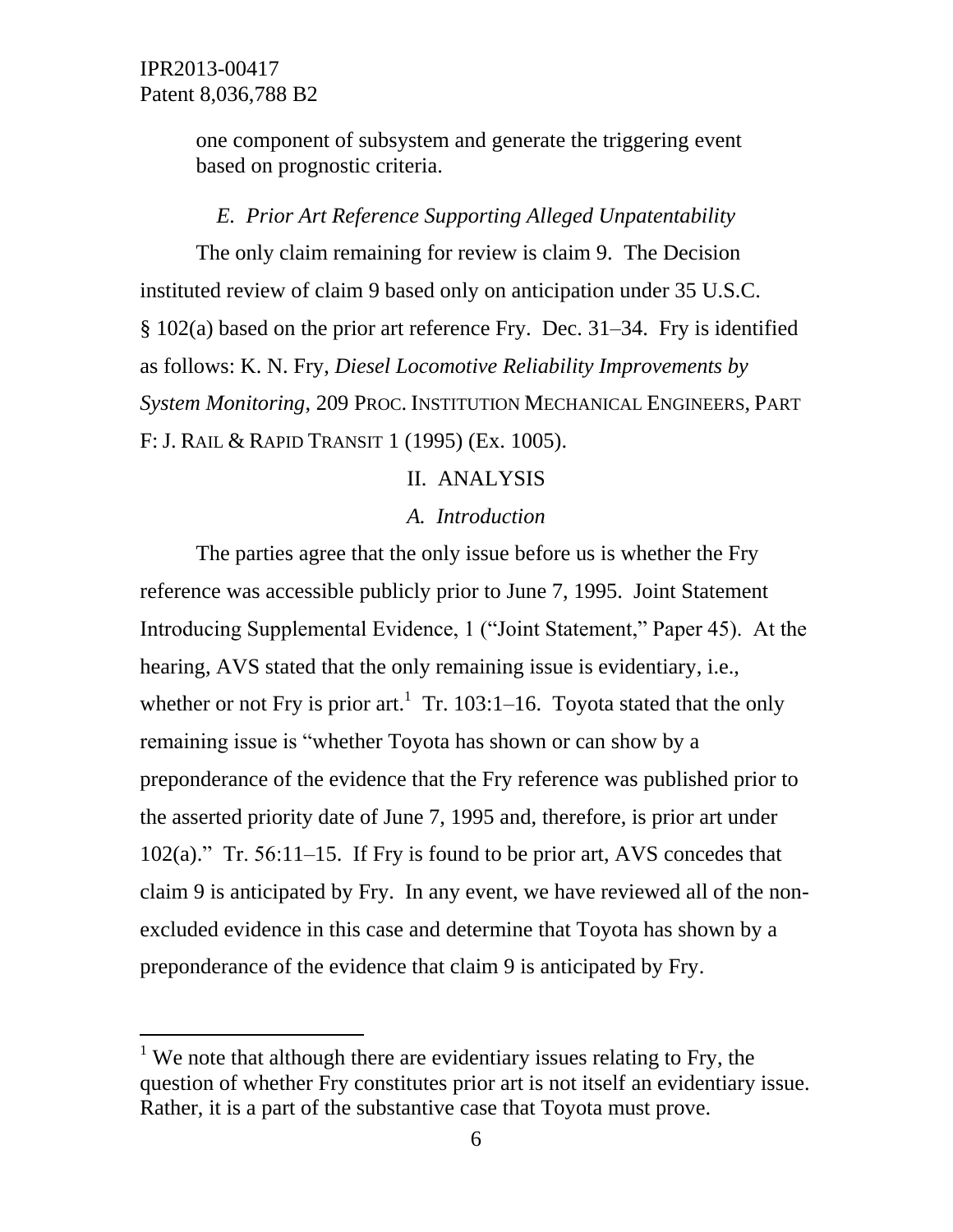$\overline{a}$ 

Fry is a technical article that indicates on its face that it was copyrighted in 1995. Ex. 1005, 2–12. However, the copy of Fry of record and submitted by Toyota was downloaded from Sage Publications and includes two additional pages added from the Sage Publications website. *Id.* at 1, 13. Page 1, states "Version of Record – Jan 1, 1995."<sup>2</sup> Page 13 of Exhibit 1005 shows a URL of

[http://pif.sagepub.com/content/209/1/1.abstract\[5/22/2013 3:46:13 PM\].](http://pif.sagepub.com/content/209/1/1.abstract%5b5/22/2013%203:46:13%20PM%5d) Hereinafter pages 1 and 13 of Exhibit 1005 are referenced as the "Sage Publications Webpages."

Exhibit 1011 (the "Fry Award") is an award Mr. Fry received in connection with the publication of Fry from The Institution of Mechanical Engineers. As relevant here, the Fry Award indicates Fry was "Published in the Proceedings Part F1 1995."

Exhibit 1012 ("Sage Publications Website Printout") is Sage Publications Website Listing, captioned "Index by Author — January 1995, 209 (1)." Toyota relies on the Sage Publications Website Printout to show that Fry was published in January 1995. Opposition to Motion to Exclude 2, 12 ("Opp. Mot. Exclude," Paper 55). A number of authors and their articles are listed in the Sage Publications Website Printout, including Fry. The listing for the Fry article, in a format like all the other article listings in the Sage Publications Website Printout, states: "Part F: Journal of Rail and Rapid Transit January 1995."

There is nothing in Fry, the article itself, which purports to indicate when in 1995 the article was published. Both parties presented evidence

<sup>&</sup>lt;sup>2</sup> The cover page of Exhibit 1005 was "Downloaded from pif.sagepub.com by guest on June 3, 2013." Ex. 1005, 1.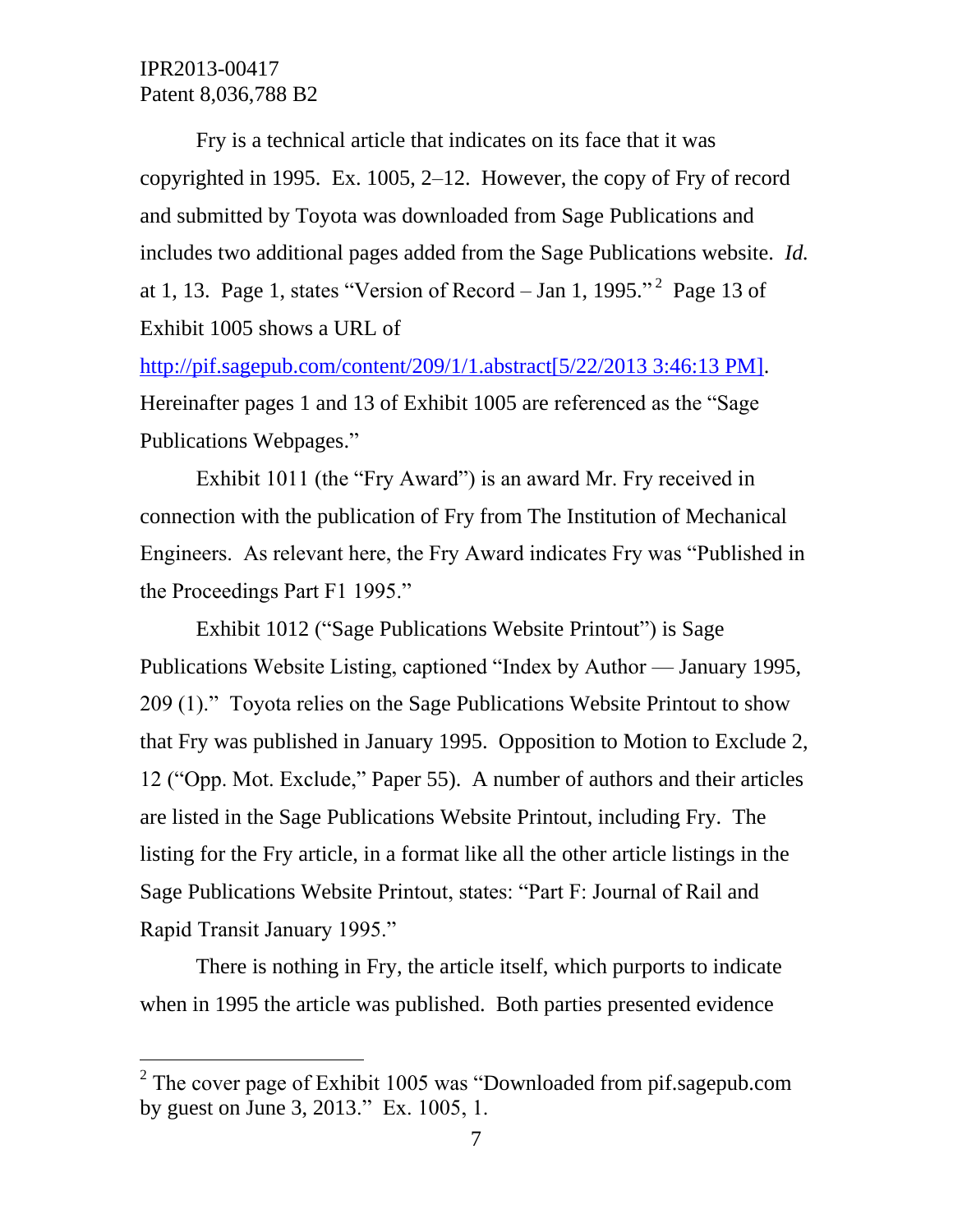during trial concerning whether or not Fry was prior art and, thus, publicly available before June 7, 1995.

#### *B. AVS's Motion to Exclude*

As noted above, the copy of Fry in the record (Exhibit 1005) includes the Sage Publications Webpages. In addition, Toyota offers supplemental evidence including: Exhibit 1011 (Fry Award); Exhibit 1012 (Sage Publications Website Printout); Exhibit 1013 (Declaration of Kevin N. Fry, Fry Declaration); and Exhibit 1014 (Affidavit of Sarah Broadhurst, Broadhurst Affidavit). AVS filed a Motion to Exclude Toyota's evidence. ("Mot. Exclude," Paper 51). The Motion to Exclude seeks to exclude portions of Exhibit 1005 and Exhibits 1011–1014. Mot. Exclude 7–15.

> *1. Sage Publications Webpages (Ex. 1005, pages 1, 13), Sage Publications Website Printout (Ex. 1012), and Broadhurst Affidavit (Ex. 1014)*

AVS moves to exclude the Sage Publications Webpages and the Sage Publications Website Printout on the grounds that they are irrelevant and constitute inadmissible hearsay. Mot. Exclude 7–9, 11–12. We discuss the irrelevance contention first, and then the hearsay contention.

"Evidence is relevant if: (a) it has any tendency to make a fact more or less probable than it would be without the evidence; and (b) the fact is of consequence in determining the action." Fed. R. Evid. 401. The Sage Publications Website Printout and Sage Publications Webpages are offered by Toyota to prove that Fry was published in January 1995. Opp. Mot. Exclude 10–11. The copy of Fry in the record indicates that Sage Publications published Fry "on behalf" of the Institution of Mechanical Engineers ("iMechE"). Ex. 1005, 1. We cannot conclude that the Sage Publications Website Printout or the Sage Publications Webpages have "no"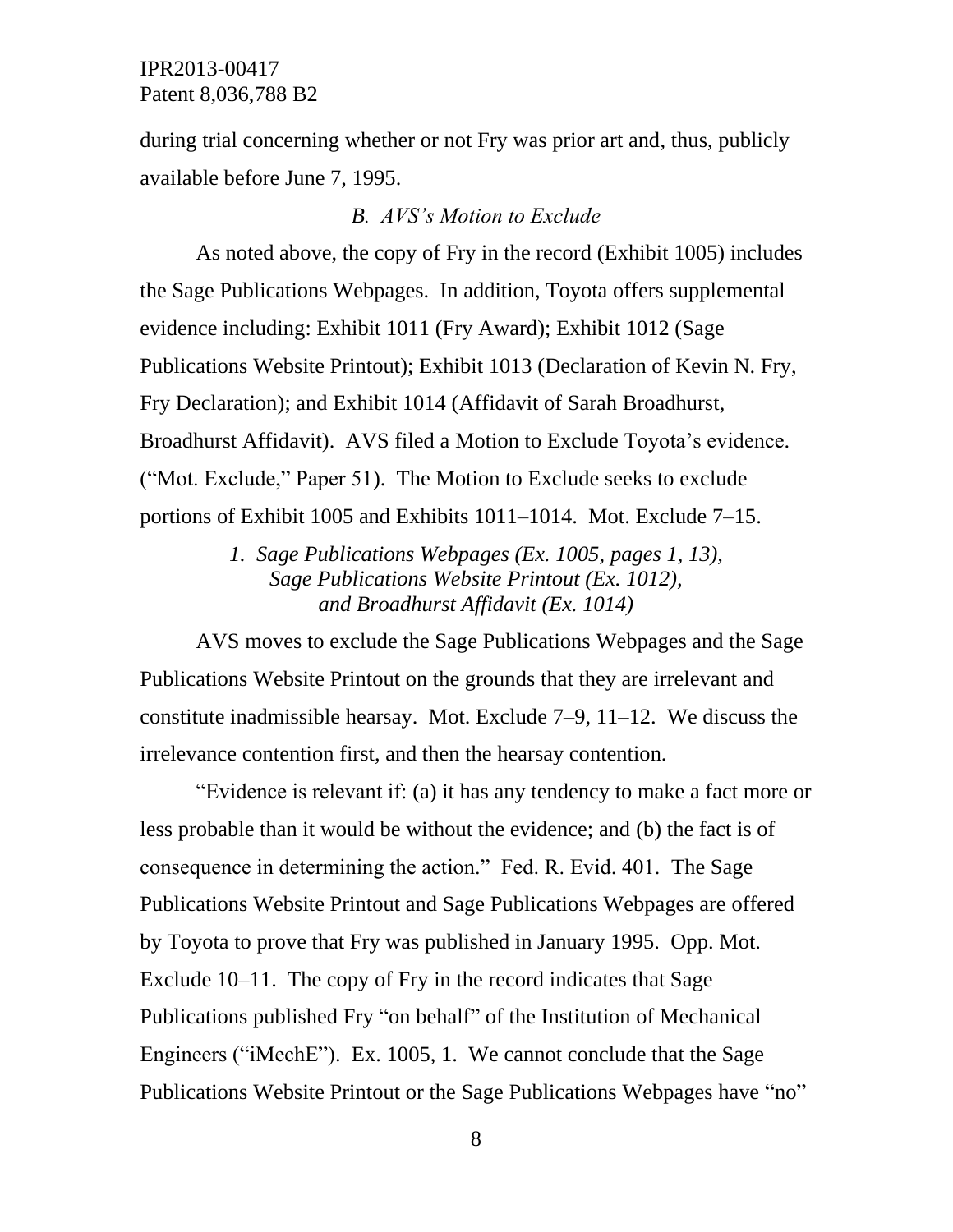tendency to make Petitioner's alleged publication date of Fry more or less probable. The Sage Publications Website Printout and Sage Publications Webpages are, therefore, relevant.

AVS seeks to exclude the Sage Publications Website Printout and the Sage Publications Webpages as hearsay. AVS contends there is no hearsay exception that would result in admission of the Sage Publications Webpages or Website Printout. Mot. Exclude 9, 11. Toyota argues Exhibit 1012 and the Sage Publications Webpages of Exhibit 1005 are admissible as an exception to the hearsay rule, citing to Federal Rule of Evidence 803(6), records of a regularly conducted activity. Opp. Mot. Exclude, 1, 10–12.

Based on the Broadhurst Affidavit (Exhibit 1014), we find that iMechE is said to have previously published the journal of its proceedings twice a year. Ex. 1014 ¶ 7. At some unspecified time, and from that time forward, iMechE arranged for Sage Publications to administer the archiving of past journals and to make them available to the public "on behalf of iMechE." Ex. 1005, 1, 13; Ex. 1014 ¶ 3.

Toyota relies on the Broadhurst Affidavit (Exhibit 1014) to lay the foundation necessary to establish the Sage Publications Website Printout (Exhibit 1012) as a record of a regularly conducted activity, i.e., a business record, under Federal Rule of Evidence 803(6). Opp. Mot. Exclude 2, 12. The same testimony is used to support the admissibility of the Sage Publications Webpages. *Id.* at 10.

Ms. Broadhurst's testimony fails to lay the necessary foundation under Federal Rule of Evidence 803(6) to admit the Sage Publications Website Printout or the Sage Publications Webpages. To be admissible, "the record was made at or near the time by — or from information transmitted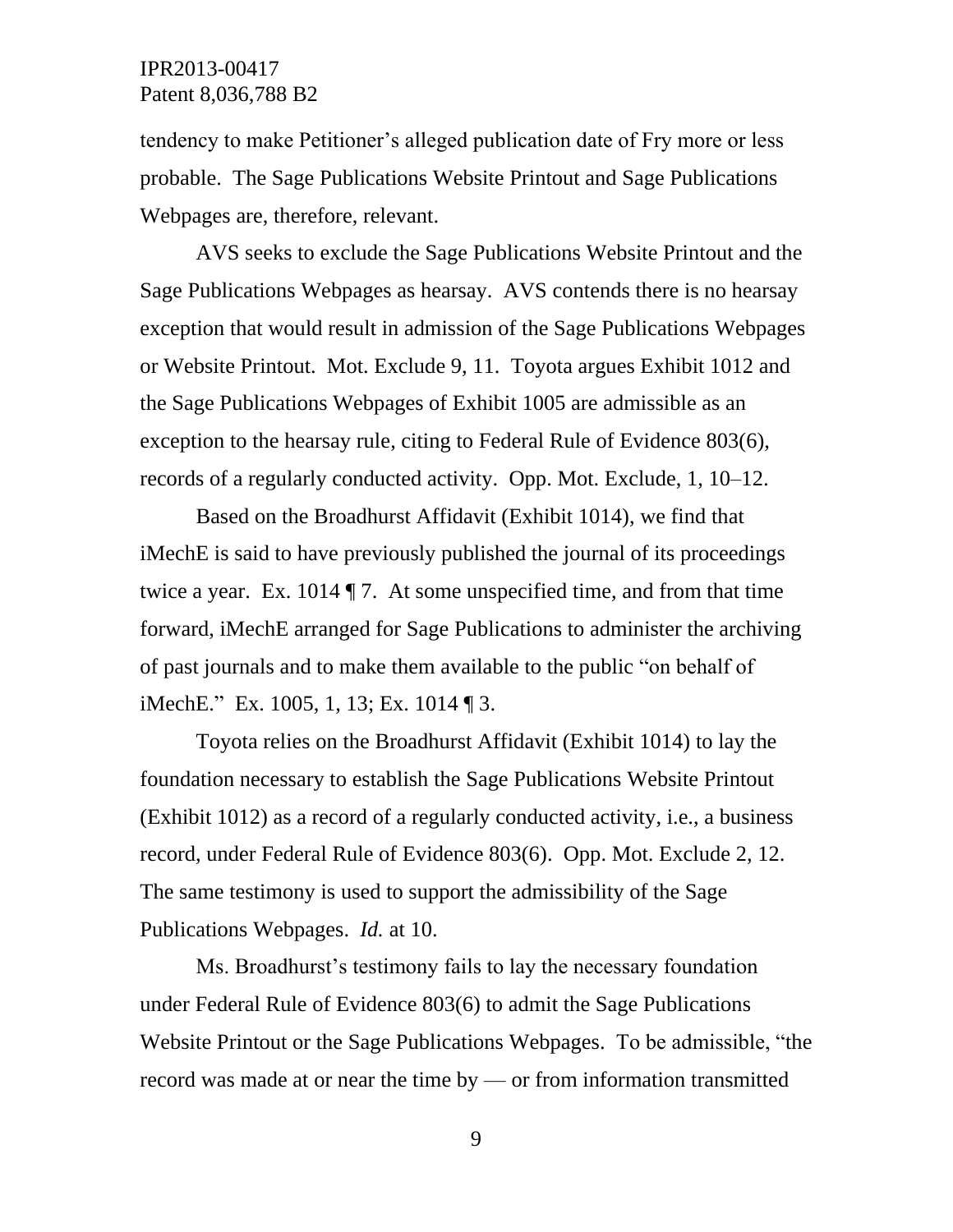l

by — someone with knowledge." Fed. R. Evid. 803(6)(A). Exhibit 1012, the Sage Publications Website Printout, includes a 2012 date. The Sage Publications Webpages have 2013 dates. Ex. 1005, 1, 13. Ms. Broadhurst has no stated knowledge of Sage Publications or their record keeping practices and her testimony does not meet the requirements of Federal Rule of Evidence 803(6)(A).

Ms. Broadhurst's testimony also does not establish that Exhibit 1012 or Exhibit 1005, pages 1 and 13, are records "kept in the course of a regularly conducted activity of a business, organization, occupation, or calling, whether or not for profit." Fed. R. Evid. 803(6)(B). Ms. Broadhurst testifies that iMechE keeps dates "received, accepted for publication, and eventually published." Ex. 1014 ¶ 4. Ms. Broadhurst further states that "I have reviewed, on the Sage Publications' website, the Institution of Mechanical Engineers' records relating to the Fry article." Ex. 1014 [5.] There is no evidence that Sage Publications' records are iMechE records or of any relationship between the two regarding records.<sup>3</sup> Ms. Broadhurst does not identify nor mention the only records at issue, the Sage Publications Website Printout and the Sage Publications Webpages. Ms. Broadhurst offers no testimony about any business activity of Sage Publications upon which the exception under Federal Rule of Evidence 803(6)(B) is based. Similarly, because Ms. Broadhurst has no stated association with Sage Publications, her testimony cannot establish the "making the record was a

<sup>&</sup>lt;sup>3</sup> Toyota's argument that Sage Publications stores or otherwise has some responsibility for the business records of iMechE is unsupported by the evidence. *See* Opp. Mot. Exclude 10 (citing *United States v. Moore*, 923 F.2d 910, 914 (1st Cir. 1991)).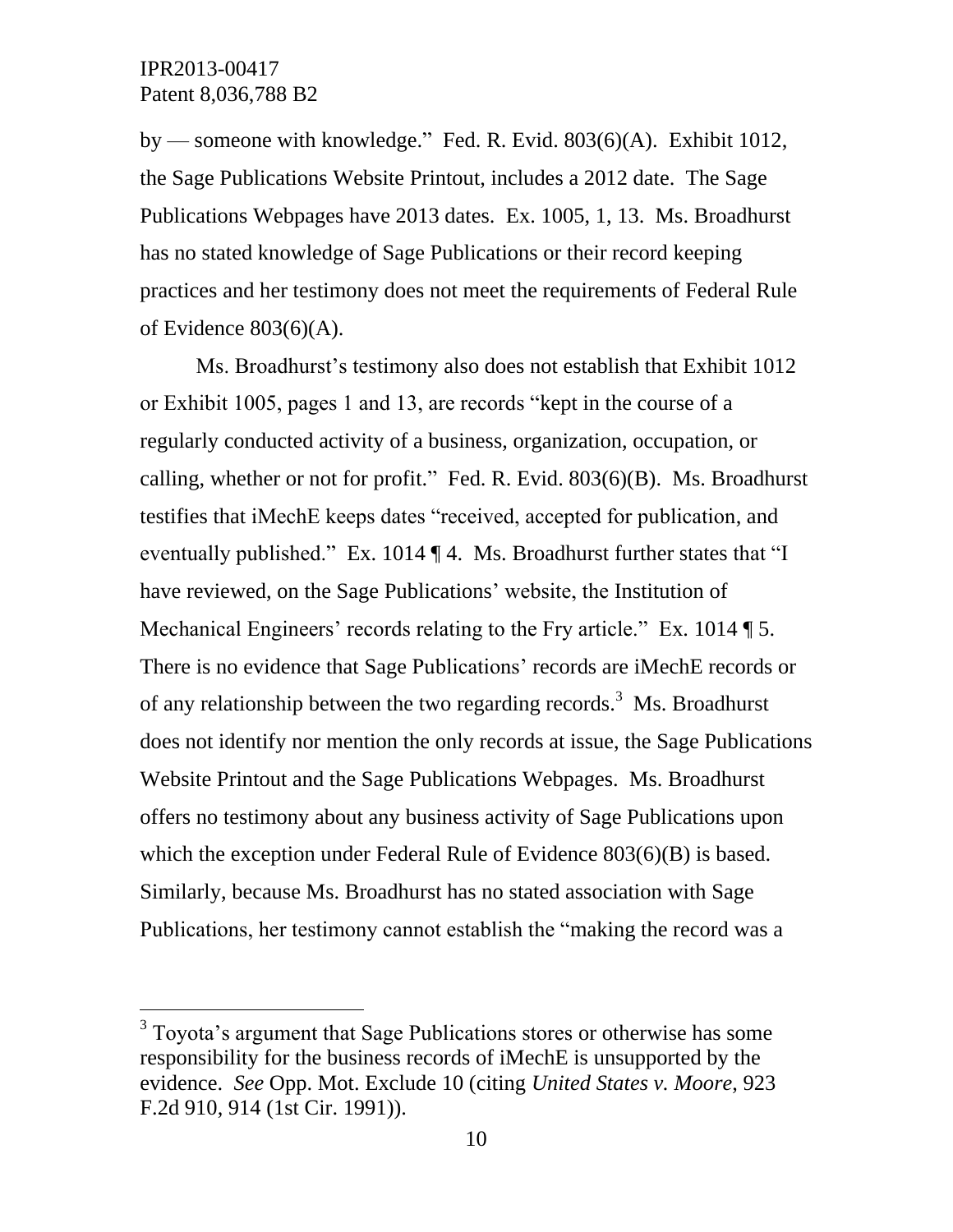regular practice of that activity" of Sage Publications. Fed. R. Evid. 803(6)(C).

Toyota has not shown by a preponderance of the evidence that Ms. Broadhurst is a "custodian or another qualified witness" of records that would include Exhibit 1012 or the Sage Publications Webpages of Exhibit 1005. *See* Fed. R. Evid. 803(6)(D). Exhibits 1012 and pages 1 and 13 of Exhibit 1005 indicate they are records of Sage Publications, and, as discussed above, Ms. Broadhurst does not testify that she has any responsibility or role in generating or maintaining records at Sage Publications. The lack of any testified involvement of Ms. Broadhurst with Sage Publications also raises an issue as to "the source of information or the method or circumstances of preparation indicate a lack of trustworthiness." Fed. R. Evid. 803(6)(E).

AVS requests all of Ms. Broadhurst's testimony be excluded, including both the business records testimony as well as testimony relating to publication of Fry, as lacking personal knowledge and, to the extent it is based on Sage Publications documents, as hearsay. Mot. Exclude 13–15. Ms. Broadhurst's testimony relative to the Sage Publications Website Printout (Exhibit 1012) and Sage Publications Webpages (Exhibit 1005, 1, 13) is not excluded as it relates to an attempt to lay a business records foundation. *See* Ex. 1014 ¶¶ 1–5. As discussed above, the testimony is, nonetheless, insufficient to lay a proper foundation for admission of Exhibits 1012 and 1005, pages 1 and 13.

Paragraphs 6 and 7 of Exhibit 1014 are part of Ms. Broadhurst's testimony in these proceedings and are not an out of court statement, because they are made in these proceedings, i.e., in court. See Fed. R. Evid.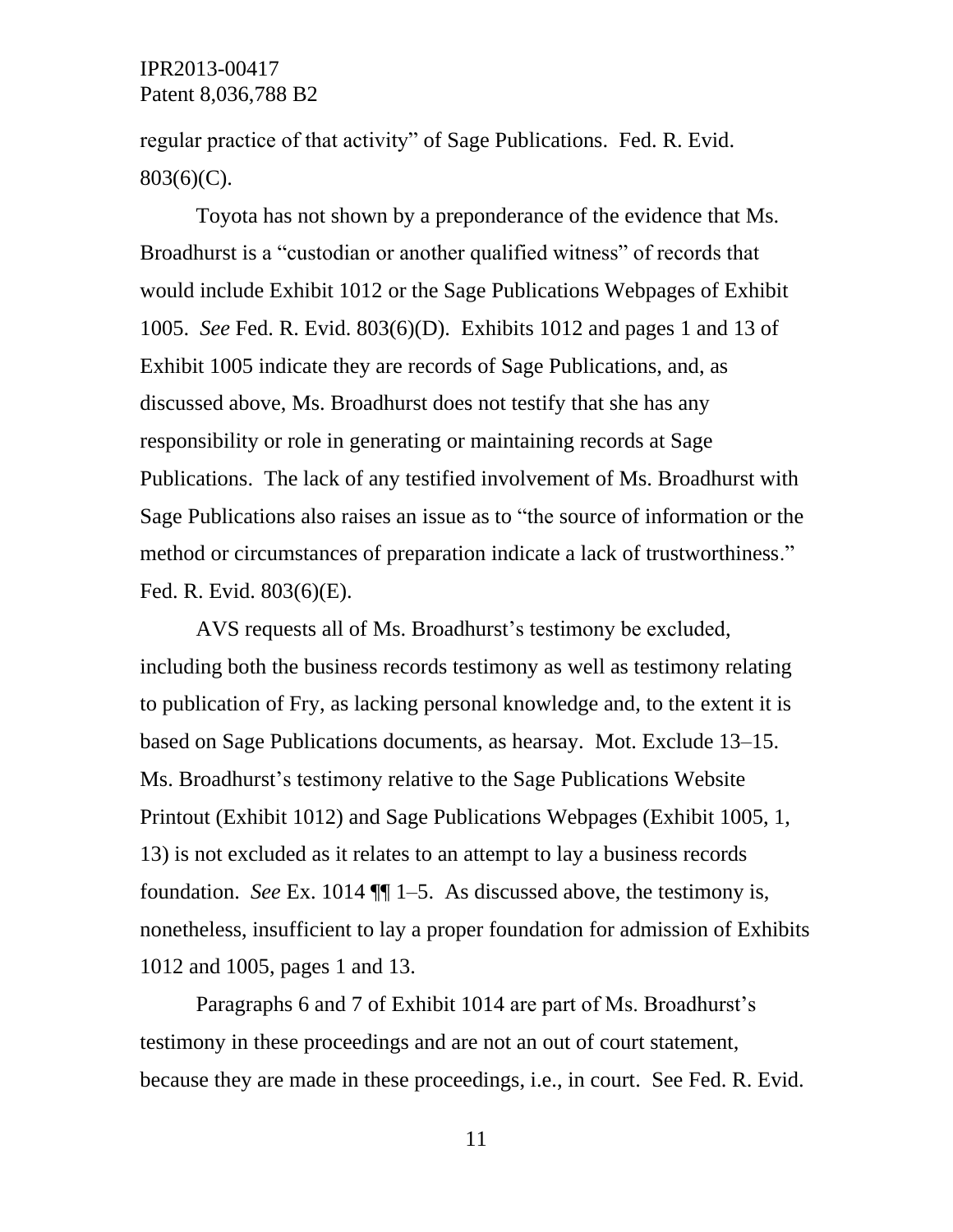$\overline{a}$ 

801(c). As such the testimony is not hearsay. Nor do we agree that the testimony is not based on her personal knowledge. *See* Mot. Exclude 13. The Broadhurst Affidavit includes a copy of Fry as Exhibit 1002,<sup>4</sup> which she testifies is a true and correct copy. Ex. 1014 ¶ 2. Ms. Broadhurst states her position with iMechE and testifies on behalf of iMechE providing her personal knowledge of the publishing records and practices of iMechE. *Id.* ¶¶ 3–4. Based on Ms. Broadhurst's position as "Library and Archive Assistant" for iMechE, she testifies on behalf of iMechE and verifies the date of publication of Fry, i.e., when it was "made available" as of January 1995. *Id.* ¶ 6.

AVS's argument is misplaced, that "to the extent that Ms. Broadhurst is argued to be relying on other records that are not in evidence, the law is clear—hearsay testimony about supposed 'records' that are not in evidence is inadmissible." Mot. Exclude 14. The records which Ms. Broadhurst might have considered in making her statement need not be admissible evidence or even in the record of this proceeding. What matters is the statement of Ms. Broadhurst, in her official capacity relating to archived information of iMechE, that Fry was made available the public in January 1995.

Our rules provide for testimony by way of affidavit. 37 C.F.R. § 42.53(a). Ms. Broadhurst's testimony was produced following the cited procedure. Cross examination of that testimony is routine discovery and may be taken by deposition.  $37 \text{ C.F.R.}$  §  $42.51(b)(1)(ii)$ ;  $37 \text{ C.F.R.}$ § 42.53(b)(2). Cross examination of supplemental evidence, like the

<sup>&</sup>lt;sup>4</sup> The copy of Fry includes the Sage Publication Webpages, pages 1 and 13 of Exhibit 1005.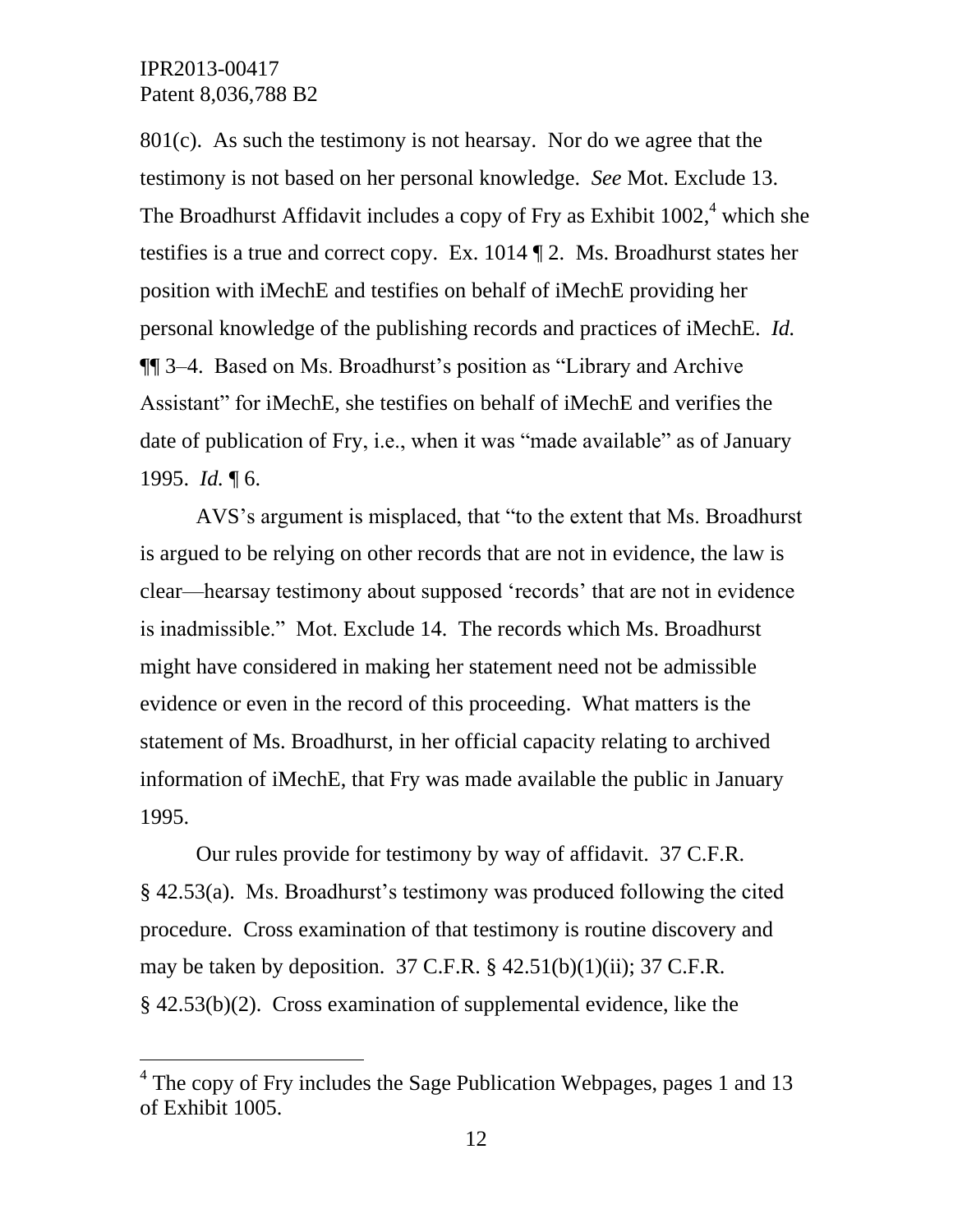Broadhurst Affidavit, is governed by 37 C.F.R. § 42.53(d)(2). AVS elected not to cross examine Ms. Broadhurst, as it could have. Had it done so, AVS might have developed specific deficiencies in the testimony. On this record, and under our procedures, we find the testimony admissible.

*2. Summary of AVS's Motion to Exclude Sage Publications Webpages (Ex. 1005, pages 1, 13), Sage Publications Website Printout (Ex. 1012), and Broadhurst Affidavit (Ex. 1014)*

We grant AVS's Motion to Exclude as to Exhibit 1012 (the Sage Publications Website Printout) and Exhibit 1005, pages 1, 13 (the Sage Publications Webpages) on the grounds that they contain hearsay.

For reasons stated above, we deny AVS's Motion to Exclude Exhibit 1014 (Broadhurst Affidavit).

> *3. Fry Award (Ex. 1011) and Fry Declaration (Ex. 1013)*

AVS moves to exclude both the Fry Declaration (Exhibit 1013) and the Fry Award (Exhibit 1011). Mot. Exclude 3–4. AVS argues the Fry Award is irrelevant because it shows the same date as the Fry article, 1995, and no more. *Id.* at 10. Further, AVS argues the F1 designation in the Fry award, if offered for the truth of the designation, is hearsay. *Id.* AVS argues that Mr. Fry's testimony that the Fry article was published in January 1995 is inadmissible as the Fry Declaration fails to establish he has personal knowledge of the publication date. *Id.* at 12.

Toyota argues the Fry Award is used only to refresh Mr. Fry's recollection. Opp. Mot. Exclude 14. That is incorrect. To the contrary, Toyota does offer the Fry award to prove that the Fry article has a F1 designation. *Id.* With regard to the Fry Declaration, Toyota argues that AVS has not provided a specific objection to the Fry Declaration and is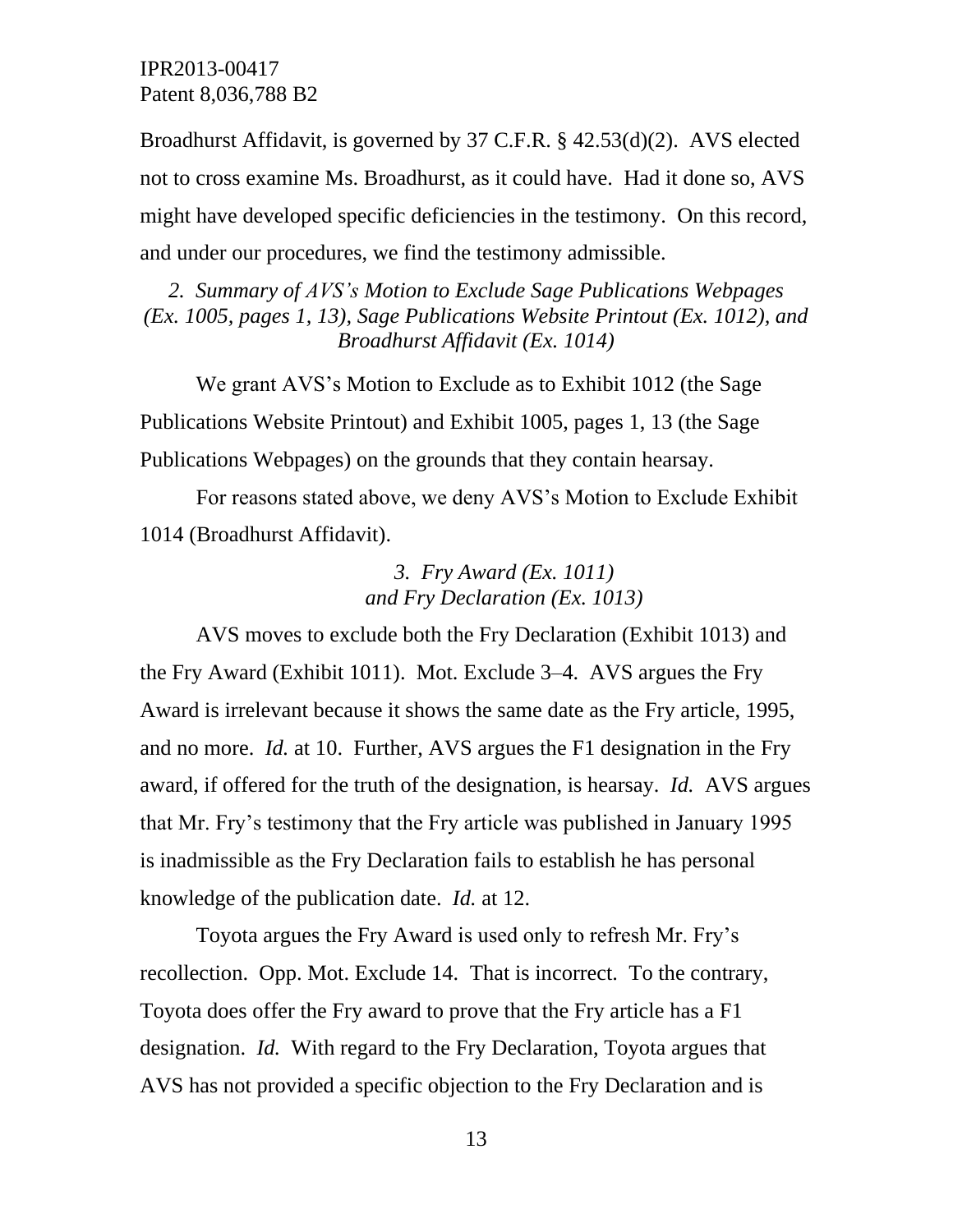arguing only evidentiary weight. *Id.* at 13. Toyota likewise is incorrect. AVS argues the Fry Declaration is inadmissible based on either lack of personal knowledge or inadmissible hearsay. Mot. to Exclude 12–13.

The Fry Award states only that Fry was "Published in the Proceedings Part F1 1995." Ex. 1011. Toyota's purpose in offering the Fry Award is to prove that Fry was published in January 1995, by way of the F1 designation in the award. Opp. Mot. Exclude 14. The F1 designation is explained by the Broadhurst Affidavit as indicating a January publication date (Ex. 1014 ¶ 7). Thus, the Fry Award is an out of court statement on the F1 designation to prove that the F1 designation is true. We determine that, for that purpose, the Fry Award is inadmissible.

The Fry Declaration alleges that Mr. Fry authored the Fry article, which appeared in the "Proceeding of the Institution of Mech. Engineers, *Part F*," a copy of which accompanies the Fry Declaration. Ex. 1013  $\P$  2 (emphasis added). The Fry Declaration then identifies the Fry Award, which accompanies the declaration. *Id.* at ¶ 3. In addition to the Fry article and Fry Award, Mr. Fry was "aware" of the Sage Publications Website Printout (Exhibit 1012), which also accompanies his declaration and, with his memory refreshed, testified that the "Fry paper was published in January 1995." *Id.* at ¶¶ 4–5.

Mr. Fry's testimony related to the publication date of Fry as January 1995 (Exhibit 1013 ¶ 5) is based on a review of three documents: Fry; the Fry Award; and the Sage Publications Website Printout (Exhibit 1012). Ex. 1013 ¶ 5. With a refreshed recollection based on that review, Mr. Fry testifies the publication date of Fry was January 1995. *Id.* Mr. Fry has personal knowledge of Fry and the Fry Award, neither of which say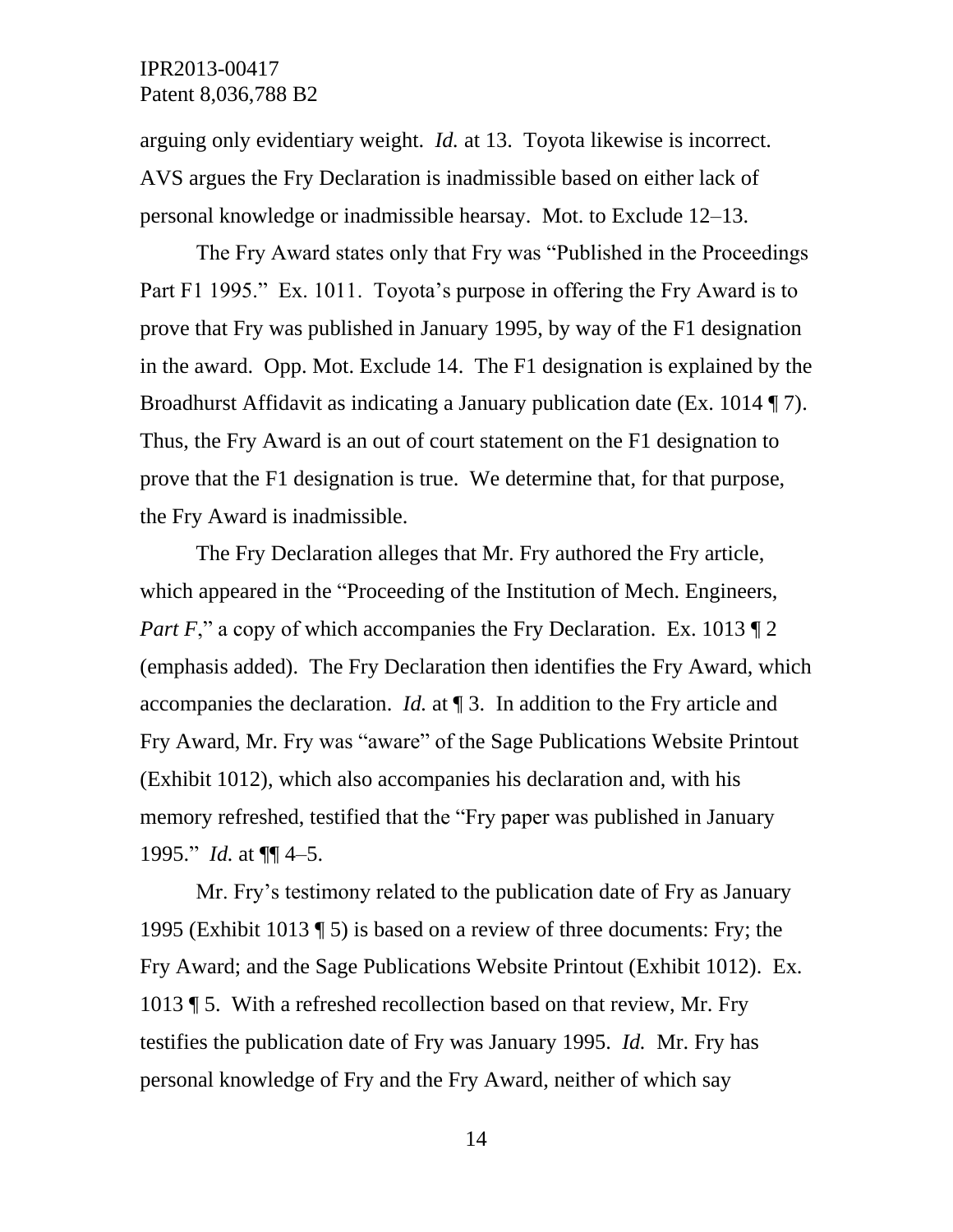anything about publication of Fry in January. The only document which states January 1995 is the Sage Publications Website Printout, a document about which Mr. Fry has no personal knowledge.

The Fry Declaration is given minimal weight concerning the publication date of Fry. There are almost twenty years between 1995 and February 7, 2014, when Mr. Fry signed the Fry Declaration. Mr. Fry does not provide any explanation of why he would have any personal knowledge of the publication date or that he had any involvement with publication of the article by iMechE. The only document he reviewed to refresh his memory that had a January 1995 date was Exhibit 1012, which we have excluded from evidence. Further, Mr. Fry does not testify to having any knowledge, information, or understanding about the creation of Exhibit 1012 or the entity that did create it, Sage Publications.

# *4. Summary of AVS's Motion to Exclude Exhibit 1011 (Fry Award) and Exhibit 1013 (Fry Declaration)*

For the reasons stated above we *grant* AVS's Motion to Exclude Exhibit 1011 (the Fry Award).

The Fry Declaration is not excluded but its evidentiary value is minimal.

#### *B. Whether or Not Fry is Prior Art*

As was discussed above in connection with AVS's Motion to Exclude, we have not excluded Ms. Broadhurst's testimony, on behalf of iMechE, that Fry was made available to the public in January 1995. *See* Ex. 1014 ¶ 6. We have also considered AVS's evidence which it argues show it is unlikely that Fry was available publicly in January 1995. As discussed below, based on the Broadhurst Affidavit, Toyota has shown by a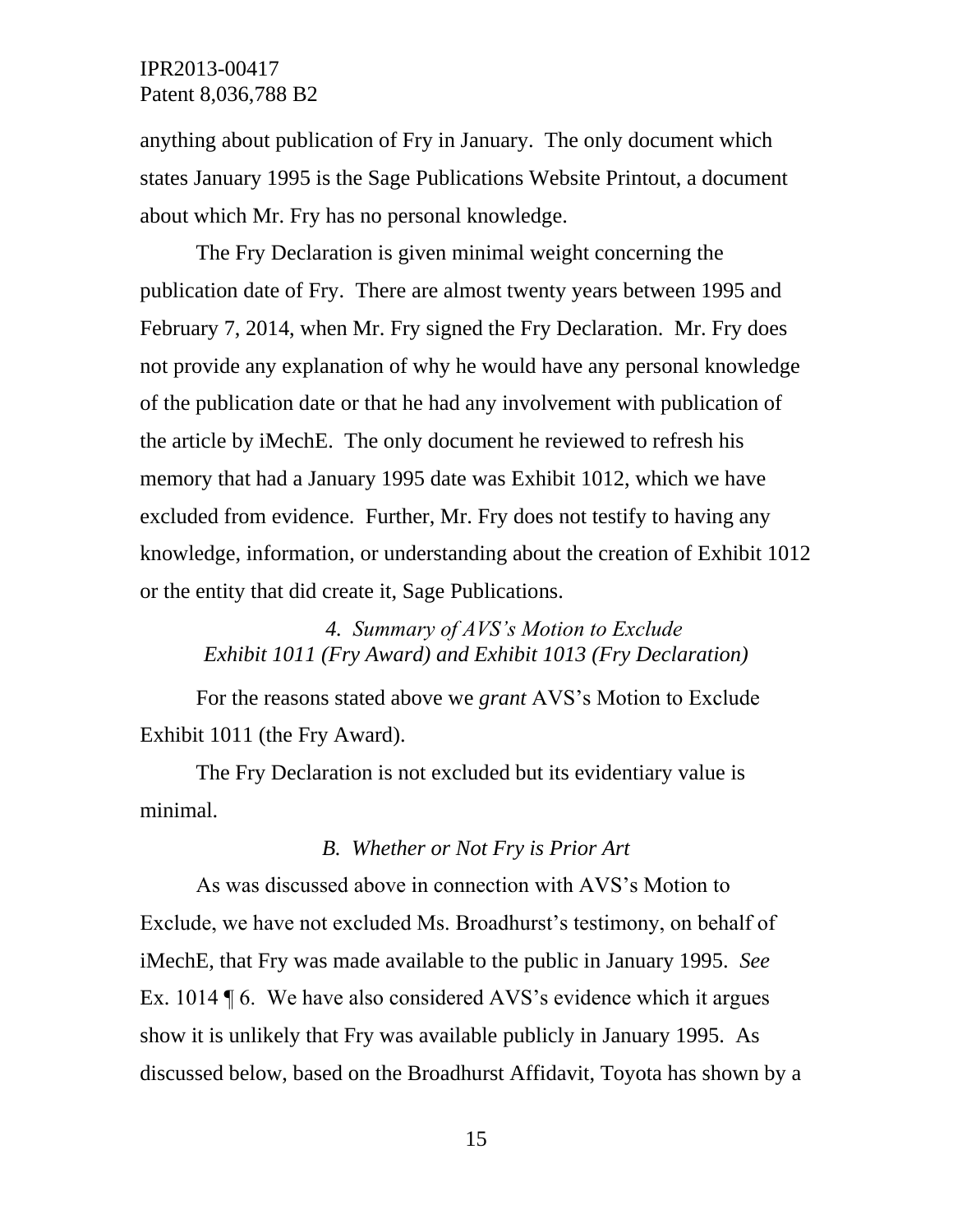$\overline{a}$ 

preponderance of the evidence that Fry was available publicly prior to June 7, 1995.

### *1. Effective Filing Date of '788 Patent*

On the face of the '788 patent a series of prior continuation-in-part applications are identified as related U.S. applications, the earliest of which has a filing date of June 7, 1995. Ex. 1001, at [60]. Both Toyota and AVS have conducted this proceeding based on the June 7, 1995 date being the earliest effective filing date of the '788 patent. *See, e.g.,* Joint Statement 1. For purposes of this proceeding, we regard the effective filing date of the '788 patent as June 7, 1995. In order for Fry to be considered prior art as alleged by Toyota, it must have been "available to the public before the effective filing date" of the '788 patent. 35 U.S.C. § 102(a)(1). Thus, Toyota has the burden of proving by a preponderance of the evidence Fry was available publicly prior to June 7, 1995.

### *2. Analysis*

AVS contends Fry was not available publicly prior to June 7, 1995. PO Resp. 6–14. AVS argues Fry's 1995 copyright date does not indicate any specific date prior to June 7, 1995, such that it could be considered as prior art. *Id.* at 9. Toyota acknowledges that Fry itself does not indicate publication on any particular date or in any particular month in 1995.<sup>5</sup> Toyota therefor relies on its supplemental evidence (Exhibits 1011–1014, discussed in II.B. above) to prove Fry was available publicly prior to June 7, 1995. Reply Br. 3.

 $<sup>5</sup>$  Toyota admits it could not locate a recipient-stamped date of Fry prior to</sup> June 7, 1995. Reply Br. 3, n.2.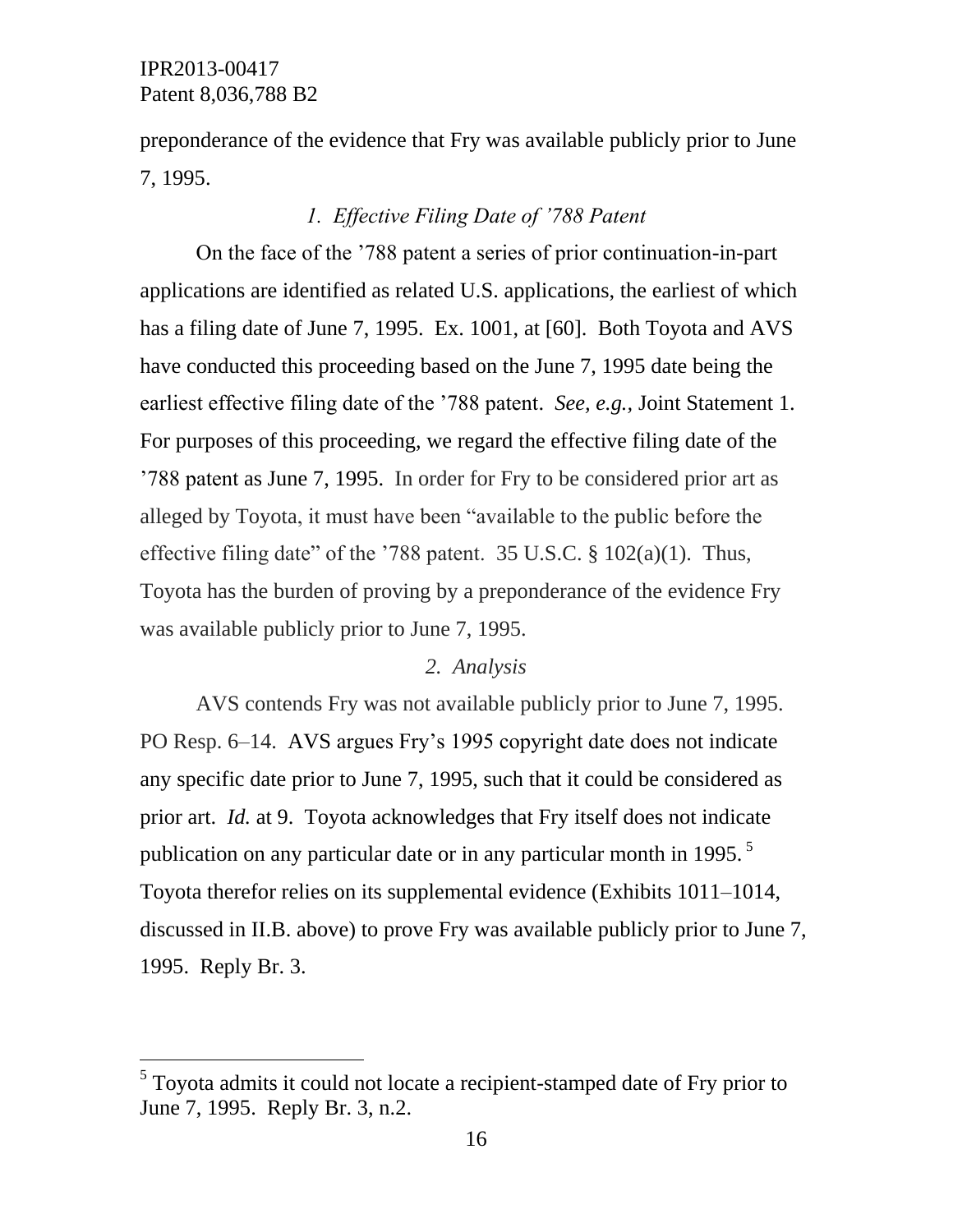Toyota relies on the testimony of Ms. Broadhurst, as a librarian, regarding library practices to testify to the approximate date of publication, based on those practices. Reply Br. 4. Further, Toyota contends Ms. Broadhurst "is testifying is merely the content and meaning of the records in question, of which 'the witness's own testimony' is sufficient to establish personal knowledge." Opp. Mot. Exclude 12 (citing Fed. R. Evid. 602).

AVS argues that Fry was not accepted for publication until December 22, 1994, and publication by "January 1, 1995—less than ten days later (as asserted by Toyota)" is highly unlikely. PO Resp. 11 (citing Ex. 1005, 13). We excluded page 13 of Exhibit 1005. The evidence from Ms. Broadhurst, whichwe find admissible is that Fry was published "as of January 1995." Ex. 1014 ¶ 6. The Broadhurst Affidavit also states Fry was "received" on November 25, 1994. *Id.* We have no evidence of record about what "received" or "accepted for publication" mean or the timing of those events relative to publication. Whatever those events signify in the process of publication by iMechE, there are somewhere between thirty-five and sixtyfive days, not less than ten, between the events and publication. Therefore, AVS's argument is not supported on the record and is unpersuasive.

Exhibits 2014 through 2026 were submitted by the parties and admitted into evidence. Exhibits 2014 through 2026 are recipient datestamped copies of the Fry reference (or cover pages thereof) obtained by counsel for Toyota from libraries in the United States and abroad which that the journal in which Fry appeared (published in England) was first received in September 1995 by organizations in England. *See* Exs. 2023, 2025, 2026. AVS argues the date stamps support its position that Fry was not available publicly prior to September 7, 1995, the earliest date stamp for the copies of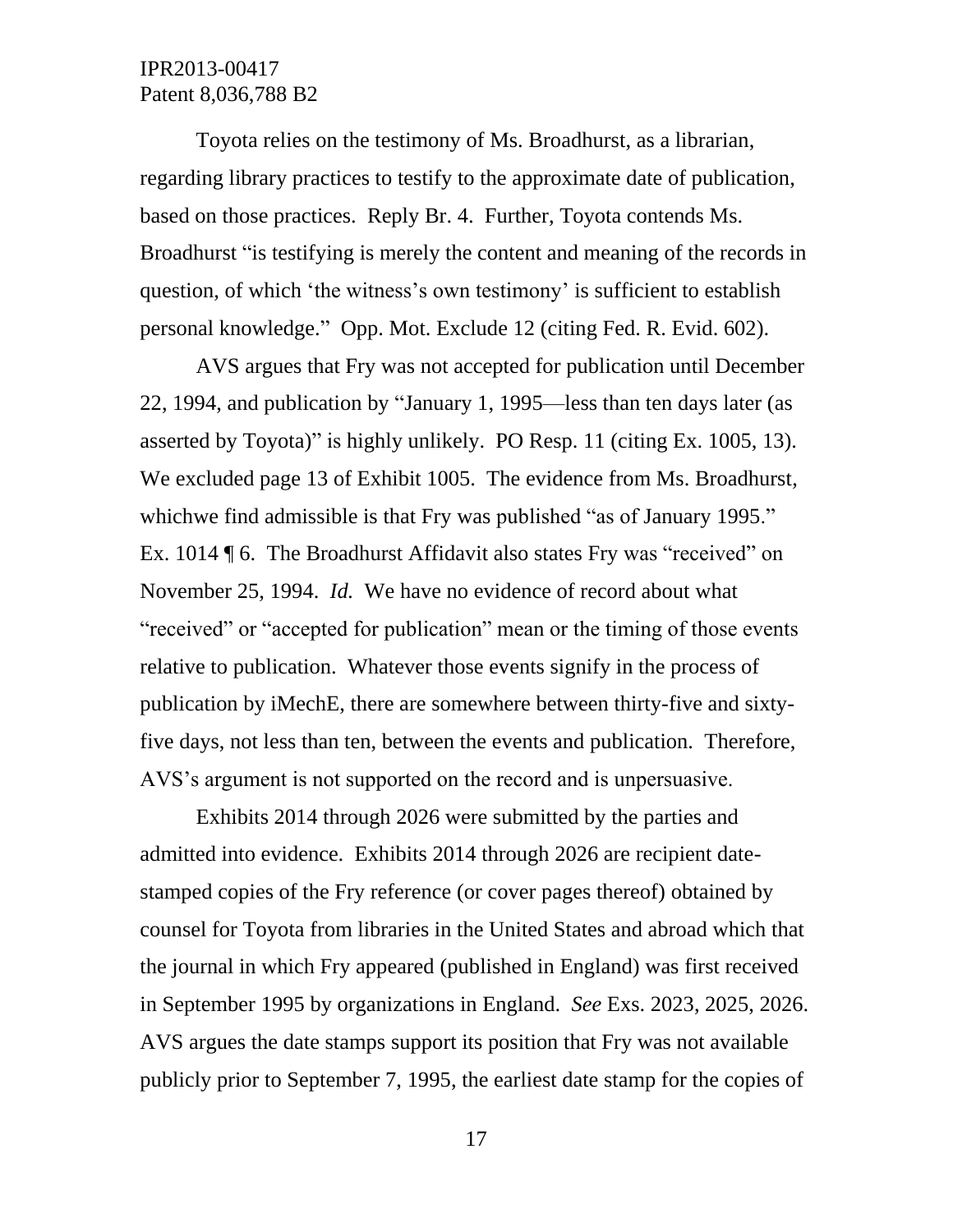Fry . Mot. Exclude 6–7. The journal in which the Fry article appeared arrived at libraries in the United States between September 19, 1995 and October 10, 1995. *See* Exs. 2014–2022. Toyota could not find a copy with any earlier date. Reply Br. 3, n.2. Exhibit 2025 is a date stamped copy of the Fry article from The Institution of Mechanical Engineers, the publishers of the journal in which the Fry article appeared. *See* Ex. 1005. Exhibit 2025 is dated September 7, 1995.

The date stamped copies of Fry do not relate directly to the publication date for Fry. The most that can be found from the date stamped copies is that Fry was available publicly prior to September 1995. This is not inconsistent with Ms. Broadhurst's testimony. AVS raises a supposed credibility issue by pointing to a date stamped copy of Fry received by iMechE in September of 1995, which AVS argues is inconsistent with Ms. Broadhurst's testimony that Fry was available in January 1995. Mot. Exclude 14 (citing Ex. 1014 ¶ 6, Ex. 2025). This argument is not persuasive given that iMechE was the publisher of Fry and would have had a copy without the need to receive one from through other means.

Based on the Broadhurst Affidavit that Fry was "made available to the public as of January 1995," Toyota has proven by a preponderance of the evidence that Fry was available publicly prior to June 7, 1995, and thus constitutes prior art to the '788 patent.

#### *C. Petitioner's Motion to Strike*

Toyota filed a Motion to Strike and Expunge AVS's proposed Exhibits 2035–2041 filed with Patent Owner's Reply in Support of Motion to Exclude ("Mot. Strike," Paper 66). AVS seeks to have Exhibit 2035 to show that the "Jan 1, 1995" on the Sage Publications Website Printout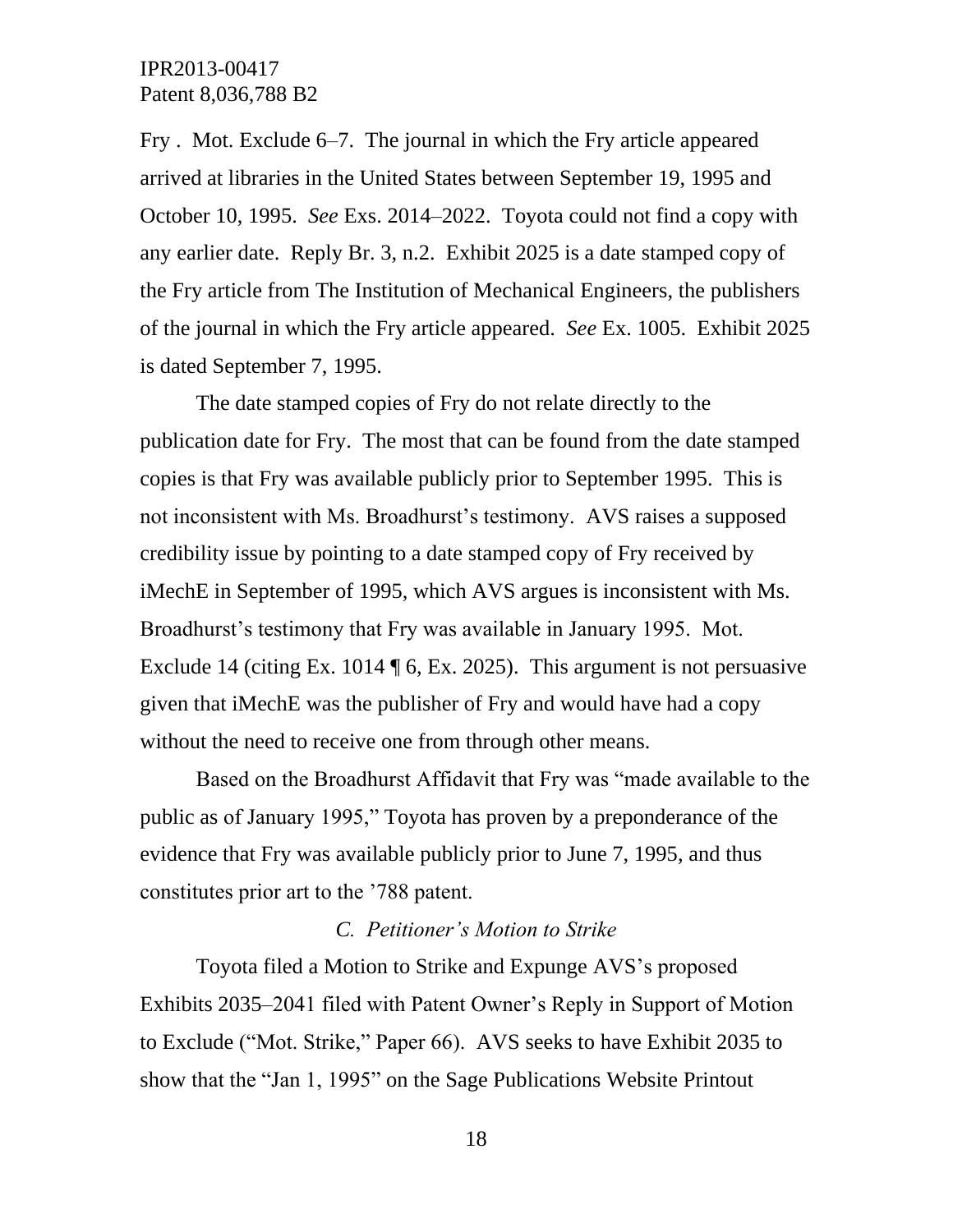(Exhibit 1012) was assigned by Sage, not iMechE. Opp. Mot. Strike 5 (Paper 67). Exhibits 2036–2041relate to publications *other than Fry* listed in Exhibit 1012.

Exhibits 2035–2041 are all offered on issues relating to Exhibit 1012. Because we have granted AVS's Motion to Exclude, as it relates to Exhibit 1012, we need not address Toyota's Motion to Strike. The exhibits in question are irrelevant to any pending issue and the Motion to Strike is denied as moot.

#### III. ORDER

For the reasons given, it is

ORDERED that Patent Owner's Second Motion to Amend Claims, seeking to cancel claims 1, 3, 4, 6, 7, 8, 11, 15, 16, and 18 of the '788 patent is *granted*;

FURTHER ORDERED that Patent Owner's Motion to Exclude is *granted* as to Exhibits 1011 and 1012, and pages 1 and 13 of Exhibit 1005;

FURTHER ORDERED, Petitioner's Motion to Strike is *denied*;

FURTHER ORDERED that claim 9 of U.S. Patent No. 8,036,788 has been shown by a preponderance of the evidence to be unpatentable; and

FURTHER ORDERED that, because this is a final written decision, parties to the proceeding seeking judicial review of the decision must comply with the notice and service requirements of 37 C.F.R. § 90.2.